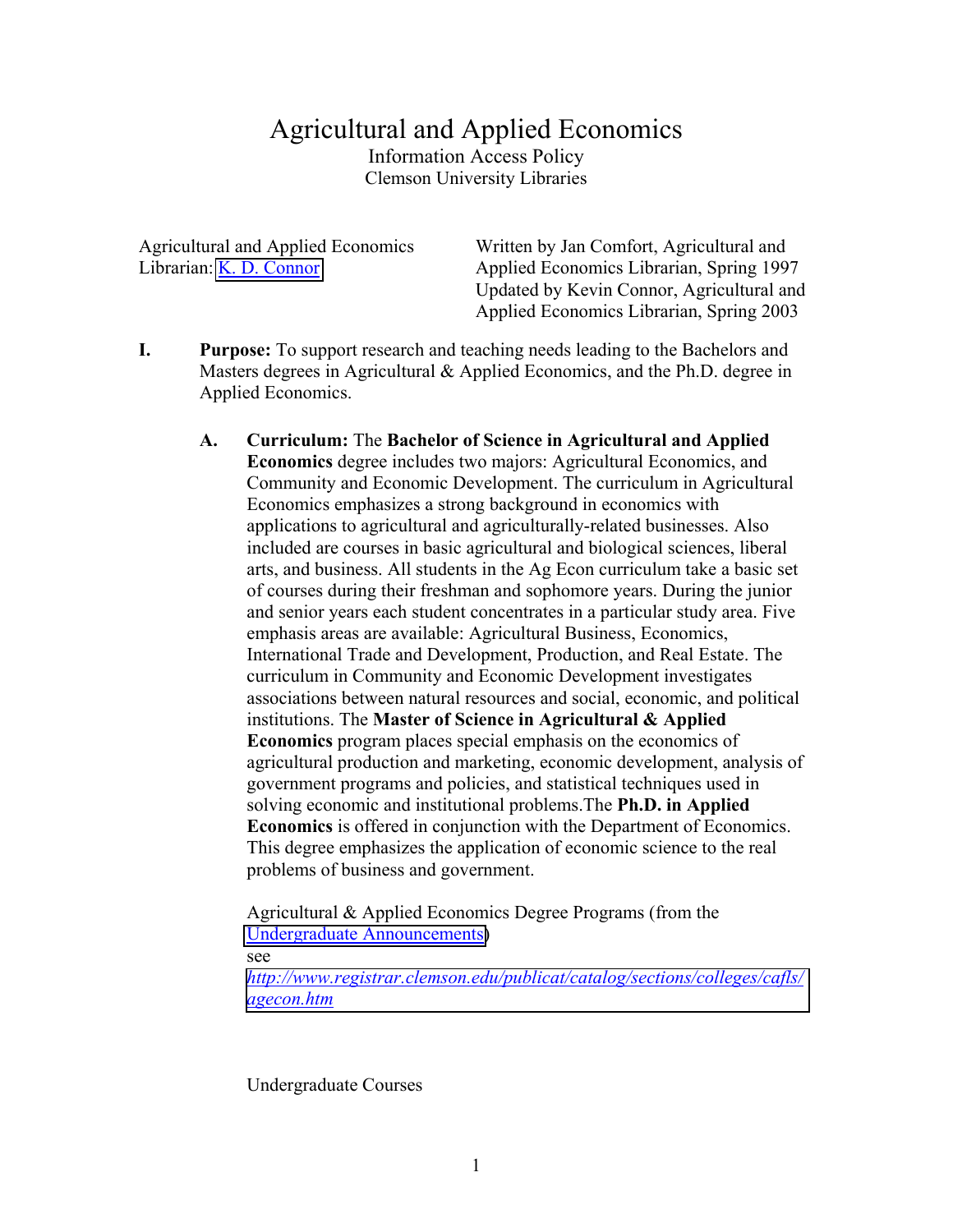see

*<http://www.registrar.clemson.edu/publicat/catalog/sections/coi/apec.htm>* see *<http://www.registrar.clemson.edu/publicat/catalog/sections/coi/crd.htm>*

Graduate Economics Degree Program and Courses (from the [Graduate](http://www.grad.clemson.edu/p_current.html)  [Announcements\)](http://www.grad.clemson.edu/p_current.html) see *<http://www.grad.clemson.edu/catalog/afls8.htm#aap>*

## **B. Primary Users:**

| *Undergraduate majors:               |                                   |
|--------------------------------------|-----------------------------------|
| <b>Agricultural Economics</b>        | 43 students enrolled Fall<br>2002 |
| Community & Economic<br>Development  | 15 students enrolled Fall<br>2002 |
| <i>*Master's students:</i>           | 15 students enrolled Fall<br>2002 |
| *Ph.D. students (Applied Economics): | 59 students enrolled Fall<br>2002 |
| Ag & Applied Economics faculty:      | 21 (2002/2003)                    |

**\*** figures from [Clemson University Fact Book 2002,](http://www.clemson.edu/oir/factsbook.htm) published by Clemson University Office of Institutional Research.

#### **C. Secondary Users:**

Undergraduate and graduate students majoring in other subjects. Community members

## **II. Scope of In-House Collection**

Collection overlaps with agriculture; economics; general business, finance and marketing (for agribusiness and real estate); and legal studies and political science (for community and economic development). Inclusion of material is based primarily on support of academic programs. Many of the needs of the undergraduates are met by the Reference Collection. Selected non-academic current issues at a popular reading level for use in all areas of study are also included.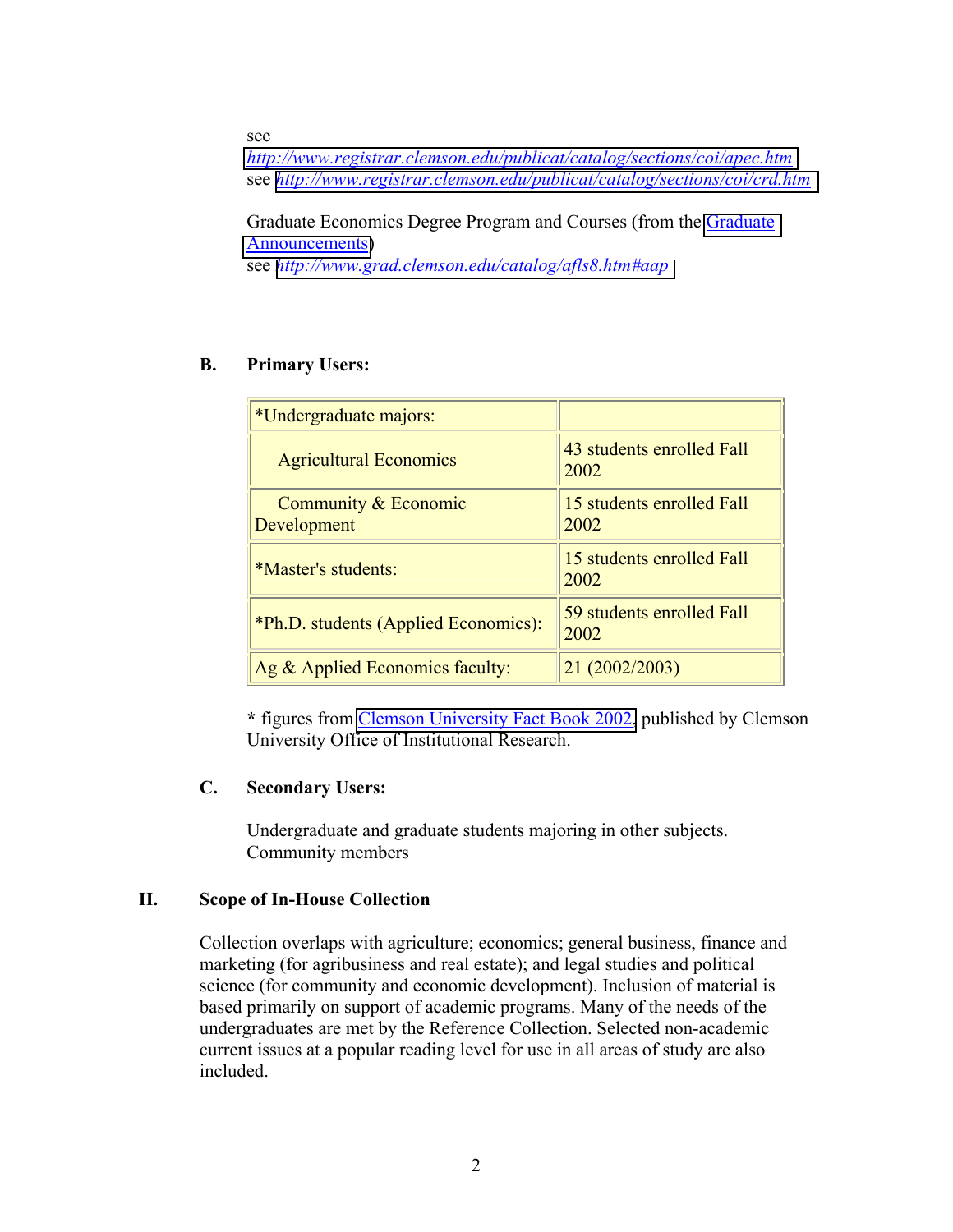## **A. Formats Guidelines**

## **1. Print Resources**

Collecting efforts will focus primarily on purchasing print sources (books, journals, and loose leaf materials). Books accompanied by computer discs will also be selected.

## **2. Electronic Resources**

Electronic information sources are generally very expensive. Therefore, these sources will be evaluated for their wide appeal and will generally be purchased from REF funds.

## **3. Audio-Visual**

Audio and Video tapes will be purchased on a highly selective basis.

## **B. Language Guidelines**

Only English language materials will be purchased.

## **C. Geographical Guidelines**

Generally, information focusing on economic issues involving the United States will be purchased. Topics in international economics will be purchased on a selective basis in support of classes offered.

## **D. Chronological Guidelines**

Selecting will focus on current, up-to-date information. Books of historical importance will also be selected/retained.

## **E. Publication Date Guidelines**

Generally the selector will purchase materials published within the last two years. Materials requested by a faculty member, or highly recommended in a review source, will also be considered, regardless of publication date.

## **F. Types of Materials Included in the Economics Collection:**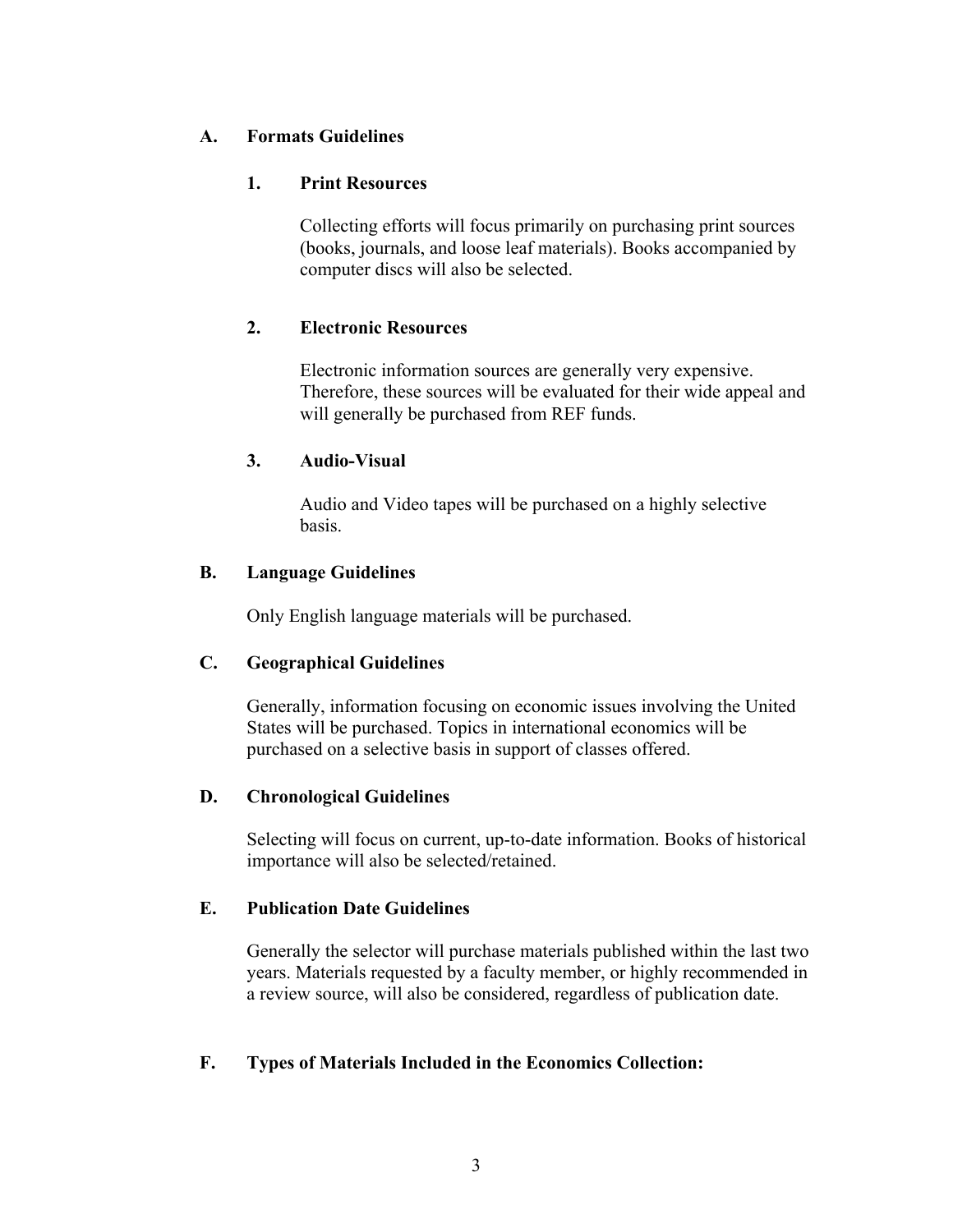*Almanacs and Yearbooks:* Are purchased for the Reference Collection. No effort is made to select beyond the scope of that collection.

*Annual Reports:* The annual report file contains paper copies of annual reports, and in some cases proxy statements, 10Ks, 10Qs, etc., for the latest 3 years. Companies have been selected because of their size, popularity, or local interest. New reports are requested as needed. Donated reports are added based on the same criteria as the current reports. A large, historic collection of reports is available on microfiche (see *SEC File*), as well as on *LEXIS/NEXIS* (see [Electronic Databases.](http://www.lib.clemson.edu/aboutlib/infoaccess/#electr))

*Bibliographies:* Narrow subject scope bibliographies will be selected as appropriate to the focus of the collection.

*Biographical Sources:* Are purchased for the Reference Collection. No effort is made to select beyond the scope of that collection.

*Career guidance and job-seeking guides:* will be purchased for *agricultural economists only*. Books on general career information should be purchased from Ref or Misc funds.

*Electronic Databases:* Purchased through REF funds. Several of the electronic databases in Reference or on the Libraries homepage are of special interest to Agricultural and Applied Economics students:

> *Agricola* contains citations of materials acquired by the National Agricultural Library (NAL) and cooperating institutions, including the American Agricultural Economics Documentation Center (AAEDC).

*General BusinessFile ASAP* (on Libraries homepage) contains citations to articles on business topics and businesses, as well as article abstracts, full text articles with graphics, analysts reports and company profiles on many public and private companies.

*LEXIS/NEXIS:* SEC filings, and Tax Accounting files files are available, as well as business articles from magazines and newspapers.

*Clemson University Information:* Any material relating to the Department of Agricultural & Applied Economics will be retained.

*Dictionaries:* Are purchased for the Reference Collection. No effort is made to select beyond the scope of that collection.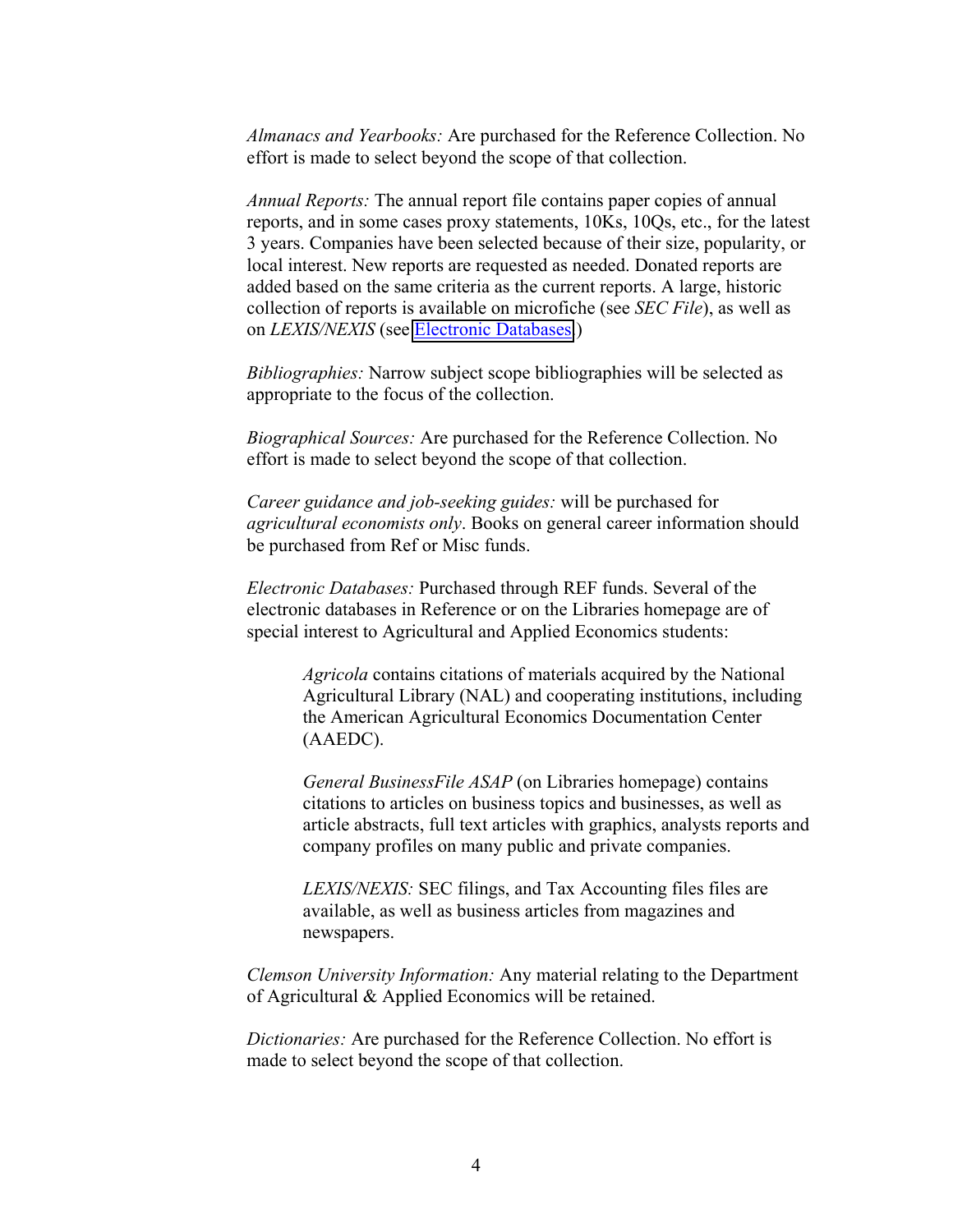*Directories:* Are purchased for the Reference Collection. No effort is made to select beyond the scope of that collection.

*Guidebooks and workbooks:* Books which are targeted for practitioners or other business people will be purchased selectively as needed. Books consisting of checklists, or books which are primarily worksheets to fill in, are not appropriate for our audience and will therefore not be purchased.

*Handbooks and Manuals:* The circulating collection will include current, authoritative handbooks and manuals to support the Reference Collection.

*Journals:* Every effort will be made to preserve the current journal collection, and to add new titles as funds allow. Because of limited funds, no new journals will be added if they are available electronically in fulltext via *General BusinessFile*. Evaluation tools will be used to identify core journals, to ensure that they will not be cut. Also, core lists from recognized sources, journals deemed important by the Agricultural and Applied Economics faculty, will also be retained.

#### *Online services: See Electronic Databases*

*Periodical Indexes: Index of Economic Articles in Journals and Collective Volumes*, a comprehensive index to literature in the field of economics, and *PAIS*, an international index to articles in the field of public affairs will be retained.

*Textbooks:* Textbooks which are used in classes taught at Clemson will not be purchased, unless specifically requested by one of the faculty. Other textbooks may be purchased, if they are deemed appropriate in supporting the curriculum.

#### **III. Primary Subject Classifications, Library of Congress Call Numbers & Collecting Levels**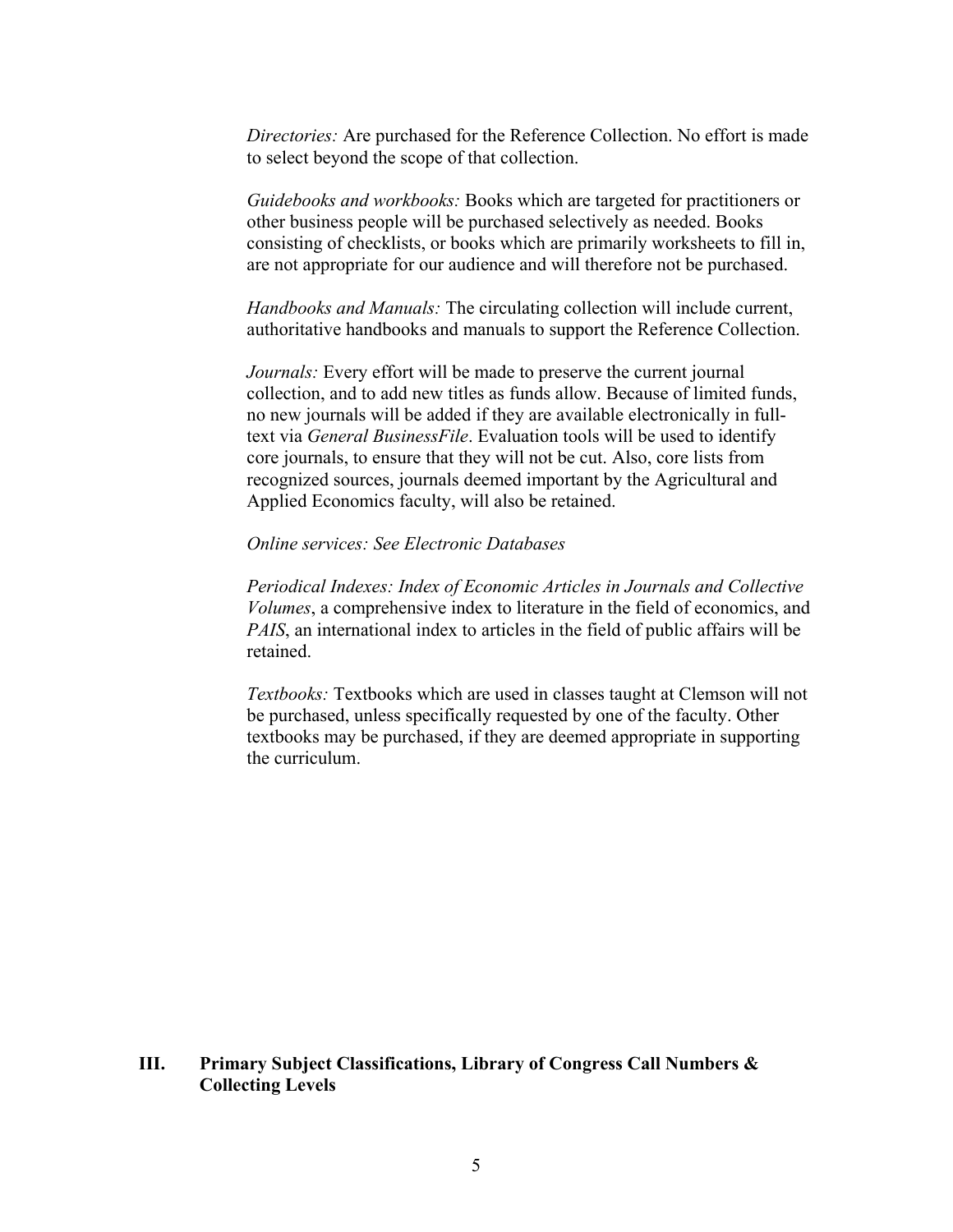| <b>Subject</b>             | <b>Call Number Range</b>            | <b>Level of Collecting</b> |
|----------------------------|-------------------------------------|----------------------------|
| Agriculture                | HD1401 - HD2210;<br>HD9000 - HD9490 | grad and undergrad         |
| Commodities                | HF1040 - HF1054                     | grad and undergrad         |
| Environmental<br>Economics | HC79; HC110; HD85                   | grad and undergrad         |
| International<br>Economics | HC57; HD69; HF1411                  | grad and undergrad         |
| <b>Rural Industry</b>      | HD2330                              | grad and undergrad         |
| <b>Rural Sociology</b>     | HT401 - HT485; HM35                 | grad and undergrad         |
| <b>Regional Planning</b>   | HT390 - HT395                       | grad and undergrad         |
| Urban Sociology            | HT101 - HT351                       | grad and undergrad         |

## **IV. Access to Information not On-Site**

#### **A. Interlibrary Loan**

The primary access point for books and journals not owned or accessible by the Libraries will be Interlibrary Loan. This service is free to Clemson University students, faculty, and staff. This service is not available to the general public.

## **B. Commercial Document Suppliers**

Document Delivery via commercial document suppliers (such as Ingenta ) will be offered free of charge to Clemson University students, faculty, or staff, if the needed information is not available from interlibrary loan sources by the deadline needed. This service is not available to the general public.

#### **C. Full-text Databases**

Many of the databases offered through the Libraries homepage [\(http://www.lib.clemson.edu/er\)](http://www.lib.clemson.edu/er) include full-text journal, magazine, and newspaper articles.

#### **D. Electronic Journals**

The library subscribes to both electronic collections of full-text journals as well as individual full-text journals.

#### **E. Internet Sites**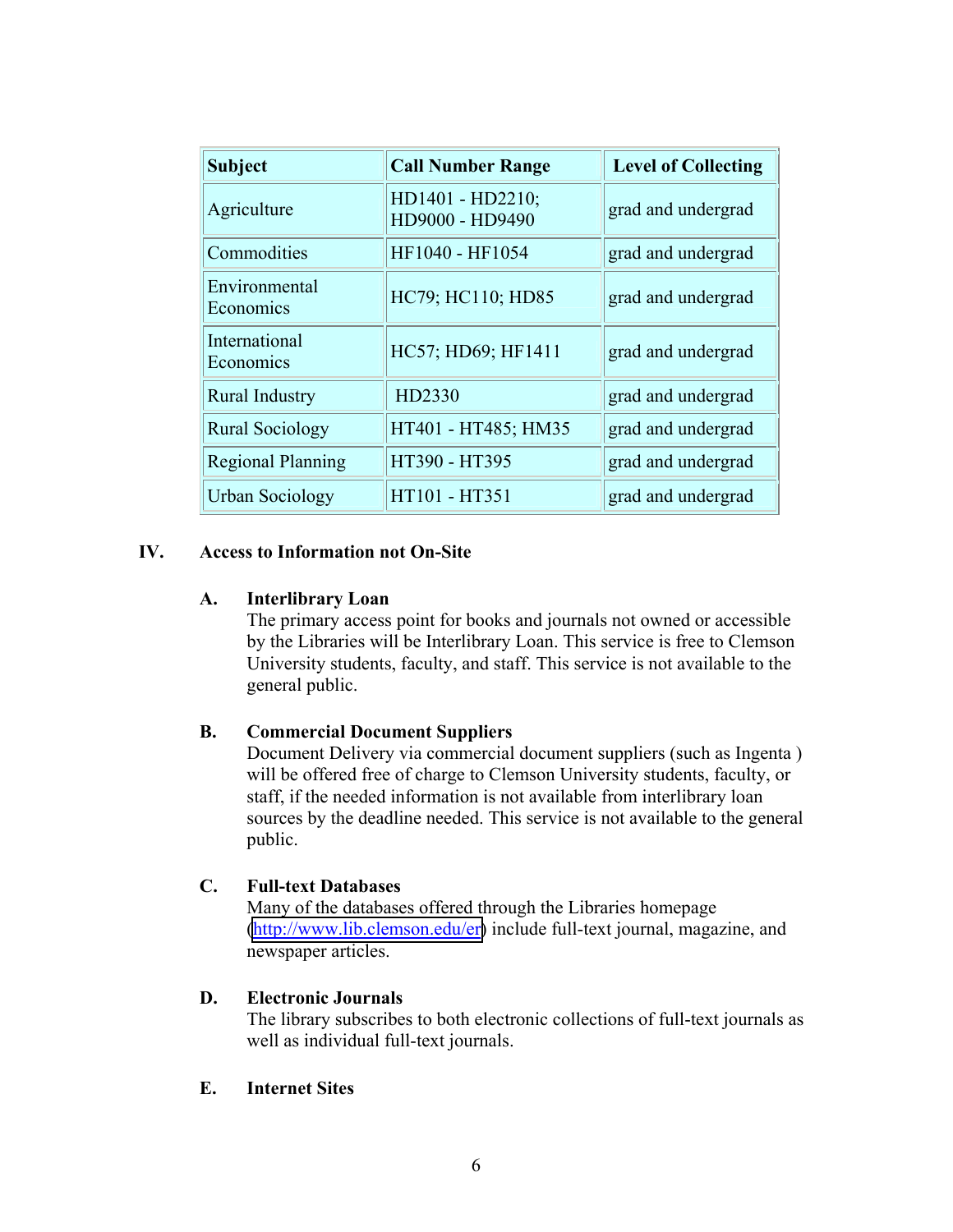Additional agricultural and applied economics-related resources are available on the internet. Good sources include websites from federal, state, and local governments; nonprofit organizations; think tanks; and policy institutes. Guides to internet resources include: Clemson University Libraries "WWW Sites on Economics" subject page *<http://www.lib.clemson.edu/subjects/economics.htm>* Clemson University Libraries "Agriculture Links" subject page *<http://www.lib.clemson.edu/subjects/agricult.htm>* Clemson University Agricultural & Applied Economics Extension page *<http://cherokee.agecon.clemson.edu/extindex.htm>*

#### **V. Selection Tools**

#### **A. Review Sources**

| Choice                         | Z1035, A1 C5 |
|--------------------------------|--------------|
| Library Journal                | Z671. L698   |
| Journal of Economic Literature | HB1 J8ec     |

## **B. Approval Slips**

The library receives notification slips for newly published titles meeting our selection criteria from Yankee Book Peddler (YBP). A copy of each slip from is shared with the library representative for input. Slips may be reviewed by any faculty member. Slips for books which were not selected are kept for one year.

## **C. Publishers' Catalogs**

#### **D. Faculty and Student Requests**

#### **VI. Deselection (Weeding) guidelines**

The current phase of weeding the collection of books relating to economics centers on removing duplicate copies of books. Copies of older books were kept for historical research, even if they had never circulated. They receive in-house use, and future projects may involve their use. The current weeding project is focusing on journals no longer received. SAS reports are being used to target journals for evaluation to determine if they should be kept, stored remotely, or weeded (discarded).

#### **VII. Evaluation, Assessment, and Planning Tools**